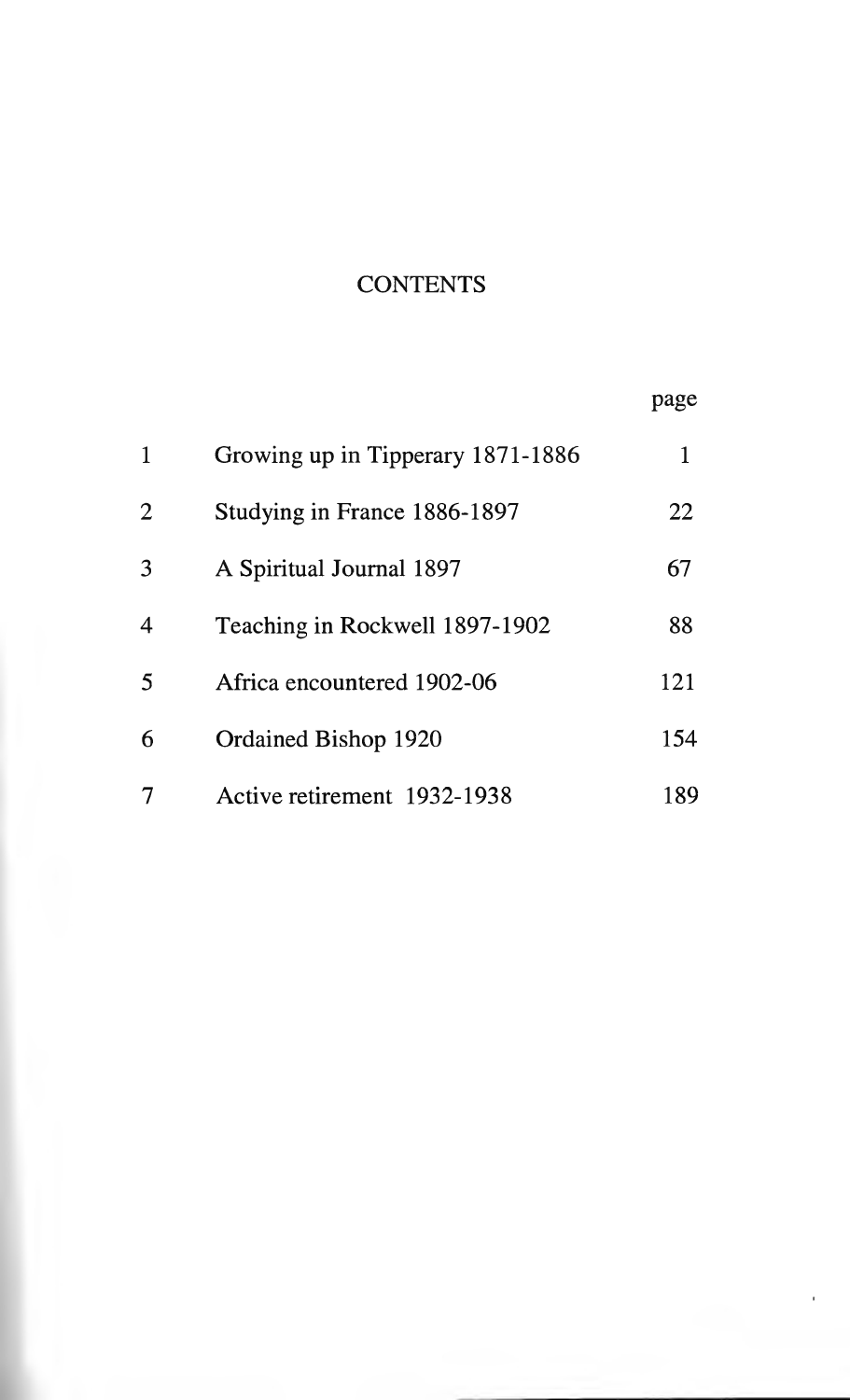$\mathcal{L}_{\mathrm{eff}}$  $\bar{\phantom{a}}$  $\mathcal{L}^{\text{max}}_{\text{max}}$  and  $\mathcal{L}^{\text{max}}_{\text{max}}$